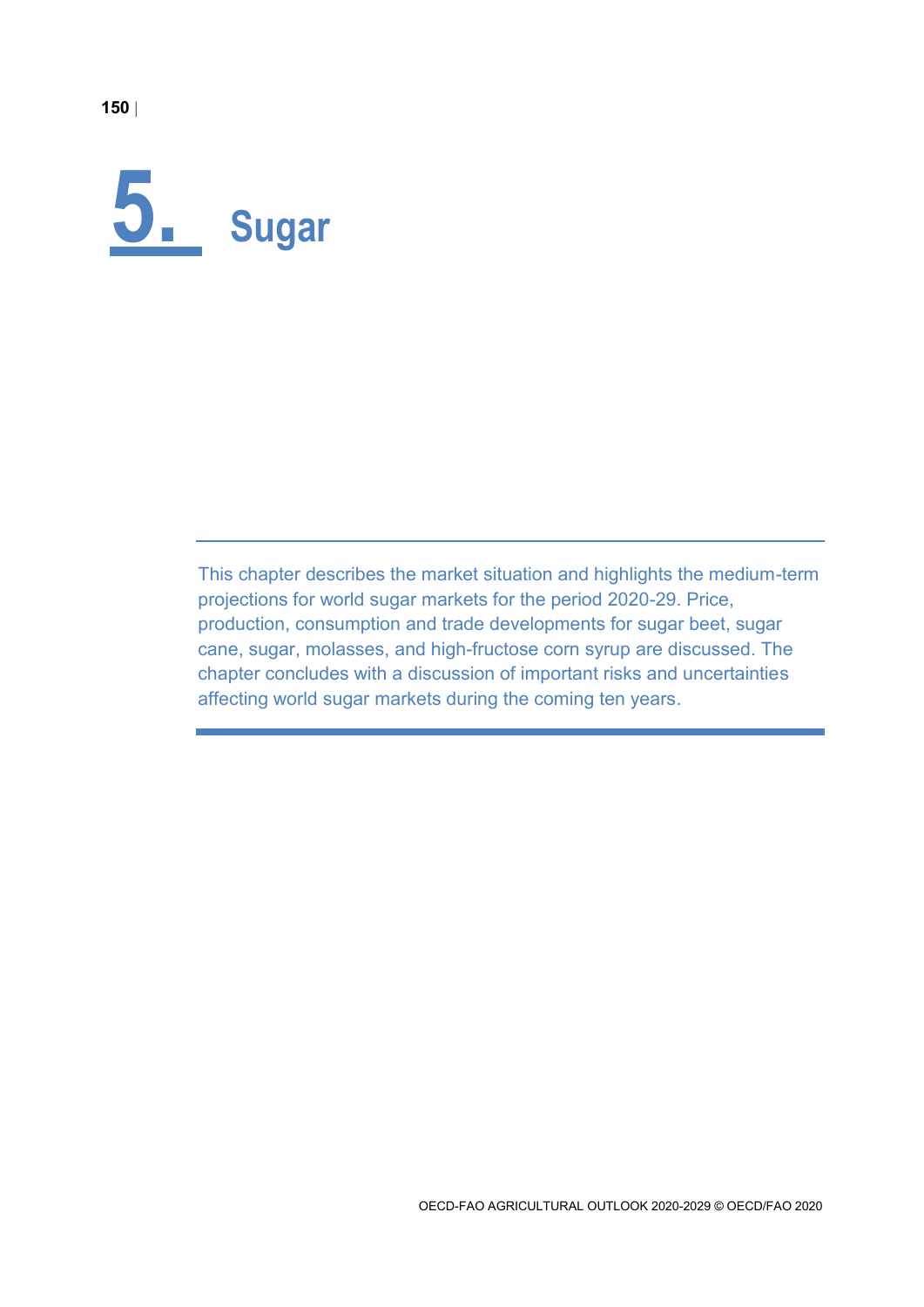## **5.1. Market situation**

In the current sugar marketing season (October 2019-September 2020), production is expected to decrease significantly, compared to the last two surplus seasons, which saw India surpassing Brazil as the world's leading sugar producer.<sup>1</sup> However, Brazil should recover its leading position as India's production is affected by unfavourable weather conditions. Dry weather has also affected production in the European Union and Thailand, both important sugar markets. The only marked increase in sugar output occurs in the Russian Federation, where a bumper crop is expected to lead to an oversupplied market. Globally, the production level of the current season will be close to the average level of the last decade.

Global per capita consumption for caloric sweeteners continues to rise, albeit with noticeable regional differences. It has reached high levels in developed countries, South America and some Asian sugar producing countries, where growth is low or even negative. In Africa and most of Asia [\(Figure](#page-2-0) 5.1), consumption levels are low and expected growth is strong. The COVID-19 pandemic is having a strong impact on demand. Out-of-home consumption has decreased significantly as a result of the physical distancing measures and other restrictions imposed to reduce the spread of the virus. It is now widely recognised that high levels of sugar consumption can contribute to illnesses and health problems including diabetes, overweight and obesity. In response, countries with high sugar consumption are taking action to reduce sugar intake.

Previous to the outbreak of the coronavirus, sugar inventories were shrinking, with nearly half of the destocking taking place in India. Currently, with uncertain consumption and trade, the final state of global stocks for the season is also uncertain.

# **5.2. Projections highlights**

In real terms, raw and white sugar prices are expected to remain flat over the projection period, while in nominal terms, prices are projected to trend slightly upward (+2% p.a.). This is a result of a projected tighter world market balance (supply closer to demand) than in the past decade. The relatively small white sugar premium (the difference between white and raw sugar prices), USD 70/t during the base period (2017- 2019), is projected to increase slightly in absolute terms to USD 83/t by 2029.

Sugarcane and sugar beet production are both projected to grow, driven by both area expansion and yield improvements. Growth is expected to be greater for sugarcane due mainly to faster area expansion. Sugar beet production and processing is more mechanised and will continue to benefit from productivity gains. Sugarcane, cultivated predominantly in tropical and sub-tropical countries of Asia, Latin America, and Africa, will continue to be the main crop used to produce sugar.

Global sugar production is projected to recover from the current dip and expand by 15%, from 176 Mt in the base period to 203 Mt by 2029, with 96% of the projected increase originating from developing countries. The economic assumptions underlying the projections, notably the depreciation of the Brazilian real *vis-à-vis* the US dollar, will help towards a resumption of investment in the sector, with Brazil's sugar export prices attractive enough to boost its production for the international markets. Starting on 1 January 2020, Renovabio, Brazil's federal program to curb carbon emissions will increase the consumption of ethanol thereby benefit the sugarcane industry. Brazil is projected to maintain its position as the world's largest sugar producer and to account for about 18% of the world's sugar output by 2029. India and Thailand are expected to progressively recover from their current low production season, with India reaching levels close to those of Brazil by 2029. In absolute terms, and when compared to the base period, the major changes in global production are projected for Brazil (+7.0 Mt), India (+4.6 Mt), Thailand (+2.8 Mt), and the People's Republic of China (hereafter "China") (+1.4 Mt). In response to the higher nominal prices and the increasing global consumption, the average annual growth rate of sugar production is expected to be slightly higher than that of the last decade.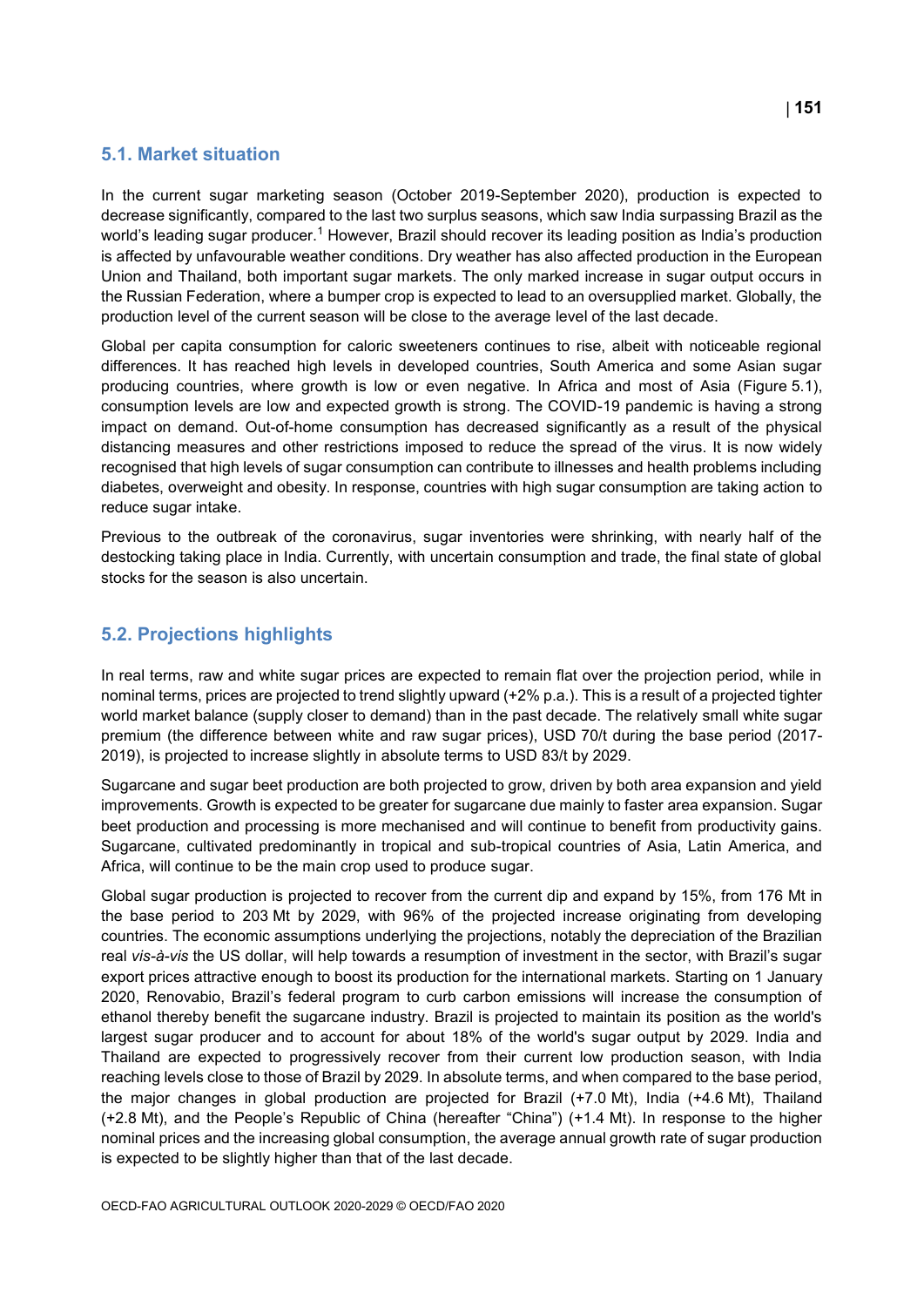Driven by sustained economic expansion and moderate population growth, sugar demand in Asia is expected to represent more than half of global consumption by 2029. In absolute terms, Africa will experience a similar population increase to that of Asia, although the increase in its consumption of sugar should be significantly lower. Sugar consumption growth in Africa (in absolute terms) is projected to be less than half that projected for Asia. In terms of per capita consumption, a slight slowdown in the growth rate is expected in both regions.

In other parts of the world, especially in high-income countries, per capita consumption will continue to decline as a result of changing consumer habits regarding sugar intake. Consumption of the main alternative caloric sweetener, high fructose corn syrup (HFCS), is projected to increase by 1.9 Mt to reach 15 Mt in 2029, driven mainly by an increase in demand from China, where per capita consumption levels are very low. Increasing awareness of the health effects of high levels of consumption of caloric sweeteners reinforced by policy actions will impact consumption trends. Sugar and HFCS will continue to represent about 90% of the sweetener market.

<span id="page-2-0"></span>



Note: Sweeteners include sugar and high fructose corn syrup Source: OECD/FAO (2020), "OECD-FAO Agricultural Outlook", OECD Agriculture statistics (database), [http://dx.doi.org/10.1787/agr-outl-data-en.](http://dx.doi.org/10.1787/agr-outl-data-en) 

#### StatLink **2012** <https://doi.org/10.1787/888934141665>

The projections are based on several assumptions, which include productivity trends, macro-economic conditions, and national domestic policies for the sugar subsector. In the short term, the COVID-19 pandemic is the greatest source of uncertainty, affecting macroeconomic conditions, consumption and trade. However, it could affect 2020/2021 production in the labour-intensive production systems of India and Thailand. In addition to the pandemic, a main source of uncertainty for the *Outlook* relates to the allocation of the sugarcane between ethanol and sugar in Brazil. Crude oil price fluctuations and the Renovabio ethanol program could have significant effects on the international market for sugar by altering the export levels from Brazil. Production in India is characterised by frequent production swings and these could impact the international market, given that India is also the world's largest consumer. India and Thailand also have bioethanol projects that, if realised, could decrease the availability of cane for sugar production, strongly impacting markets as well. Heightened concerns over health issues associated with excessive caloric sweetener consumption are also a source of uncertainty, as they can curtail growth in demand to levels lower than in this *Outlook*. Finally, the fact the sugar sector remain highly regulated constitutes a source of uncertainty for the projections.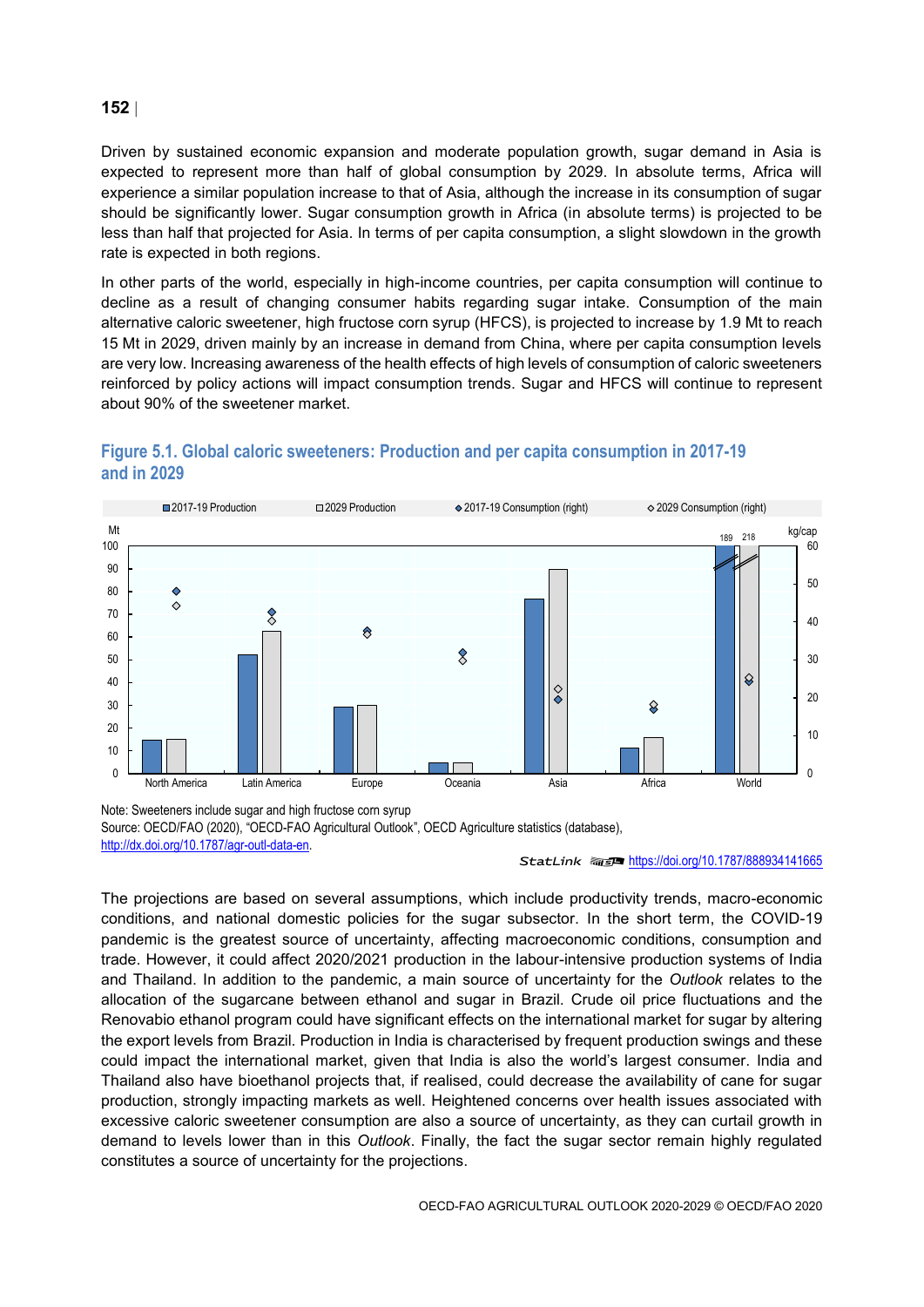### **5.3. Prices**

Sugar prices decreased in recent years to levels not seen since the middle of the last decade. In nominal terms, they are projected to increase over the outlook period. With a return to higher profitability, the main exporters (mainly Brazil) will resume their sugar exports. Assuming normal weather conditions, sugar crop yields, notably in India and Thailand, are expected to progressively come back to levels more in line with the trend of previous years. Growth in world demand is foreseen to remain within the range of the growth observed in the previous decade. This results in flat real sugar prices over the course of the outlook period. In absolute terms, global stocks are expected to replenish slowly. In relative terms, from 2022 on, they stabilise at a stock-to-use ratio of close to 44.7%.

Over the medium term, real sugar prices are expected to remain at the levels of 2019 [\(Figure](#page-3-0) 5.2), i.e. lower than the average of the last 20 years, where prices experienced upward pressure through the competition from biofuels (ethanol). By 2029, the nominal world price is projected to be USD 386/t (USD 17.5cts/lb) for raw sugar and USD 469/t (USD 21.3cts/lb) for white sugar. The white sugar premium is projected to grow slightly to USD 83/t by the end of the outlook period, as a result of a slightly increasing demand.



## <span id="page-3-0"></span>**Figure 5.2. Evolution of world sugar prices**

Note: Raw sugar world price, Intercontinental Exchange contract No.11 nearby futures price; Refined sugar price, Euronext Liffe, Futures Contract No. 407, London. Real sugar prices are nominal world prices deflated by the US GDP deflator (2019=1). Source: OECD/FAO (2020), "OECD-FAO Agricultural Outlook", OECD Agriculture statistics (database), [http://dx.doi.org/10.1787/agr-outl-data-en.](http://dx.doi.org/10.1787/agr-outl-data-en) 

StatLink **2018** <https://doi.org/10.1787/888934142330>

### **5.4. Production**

Sugar markets are expected to undergo a slow recovery as the sector is capital-intensive and some investments were postponed due to low prices. Sugar production is foreseen to expand due to, among other things, the flexibility of sugar mills to shift between sugar and ethanol production, which reduces the investment risks. Sugarcane accounts for around 86% of the sugar crops and sugar beet makes up for the remainder. Sugarcane is a perennial crop that grows mainly in the tropical and sub-tropical regions. The same plants can be harvested for several years, although yields decline over time. In addition to sugar and ethanol, sugarcane can also be used to produce derivatives such as electricity (through bagasse surplus) and bioplastics. However, it remains a water-intensive crop. Conversely, sugar beet is an annual crop, cultivated mostly in temperate zones. This crop is used to produce a wide range of products, including food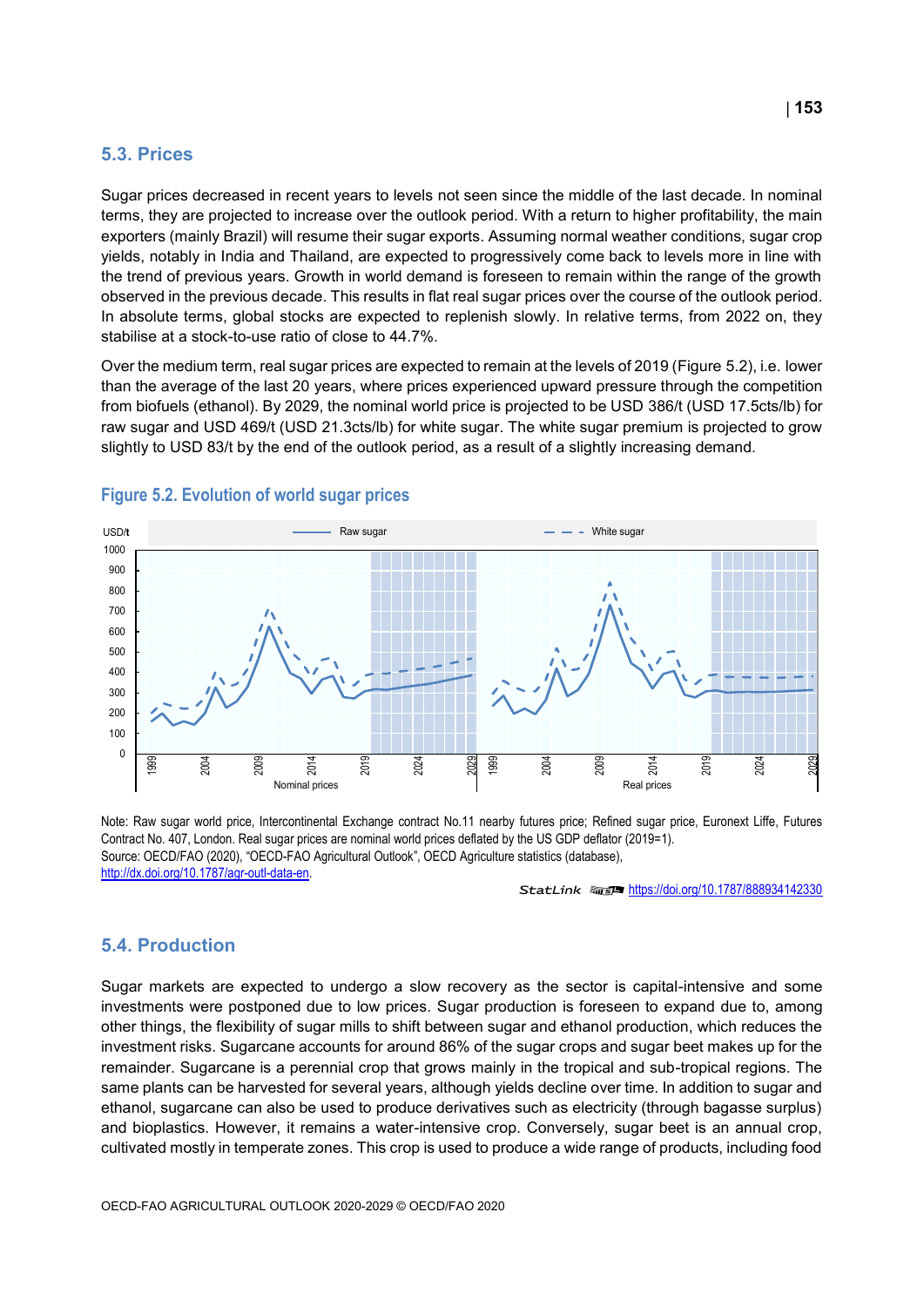(sugar), feed, bio-based products for the industry (pharmaceuticals, plastics, textiles, and chemicals), and ethanol.

Over the outlook period, the increase in the production of sugarcane is foreseen to come from higher yields and area expansion. In the case of sugar beet, increases are expected to be due mainly from yields. Sugarcane production is projected to grow by 1.1% p.a., slightly higher than during the last decade, with Brazil, India, and Thailand anticipated to contribute to 74% of the change in global output volume (49%, 18%, and 6% respectively). Prospects are less robust for sugar beet with an anticipated production growth of 0.7% p.a., compared to 2.1% p.a. over the last decade [\(Figure](#page-4-0) 5.3). Expansions are expected in Egypt (+6.9 Mt), Ukraine (+3.3 Mt), Turkey (+2.9 Mt) and China (2.9 Mt), while contractions are projected in the European Union and the Russian Federation (-3.7 Mt and -1.1 Mt respectively), these two accounted for more than half of the global increase in sugar beet during the last decade.

Production growth in the European Union (with respect to 2017-2019, the post-quota period that began with a record sugar crop year) is projected to be one of the lowest. In the Russian Federation, despite a strong national strategy for auto-sufficiency from the past few years, which led to a massive production surplus in 2019, production costs should remain high and the sugar output is not expected to surpass the levels reached during the base period. In the US sugar sector, where both sugar crops are cultivated, higher yields are foreseen but increasing input costs (i.e. from improved harvesting technologies) will dampen production growth of sugar beet after a few years, while some growth in sugarcane production is expected as this crop is more stable given its perennial nature.



# <span id="page-4-0"></span>**Figure 5.3. World sugar crops production**

Source: OECD/FAO (2020), "OECD-FAO Agricultural Outlook", OECD Agriculture statistics (database), [http://dx.doi.org/10.1787/agr-outl-data-en.](http://dx.doi.org/10.1787/agr-outl-data-en) 

StatLink **ansP** <https://doi.org/10.1787/888934142349>

Over the outlook period, the shares of sugar crops used for sugar and ethanol are projected to be about 78% for the production of sugar (75% in the case of sugarcane and 96% in the case of sugar beet) and 22% for ethanol. Brazil will continue to be the main producer of sugar and sugarcane-based ethanol, producing 39% of the world's sugarcane by 2029. This sugarcane will be used for 18% of global sugar production and 90% of global sugarcane-based ethanol production (compared to 17% and 91% during the base period).

As of 2020, world production is projected to increase again at a stronger average growth rate than in the previous decade (1.4% vs 0.8% p.a.), responding to attractive sugar prices driven by steady growth in global demand. Most of the production increases are expected to occur in developing countries, which are anticipated to represent 78% of global sugar production in 2029 (compared to 75% in the base period).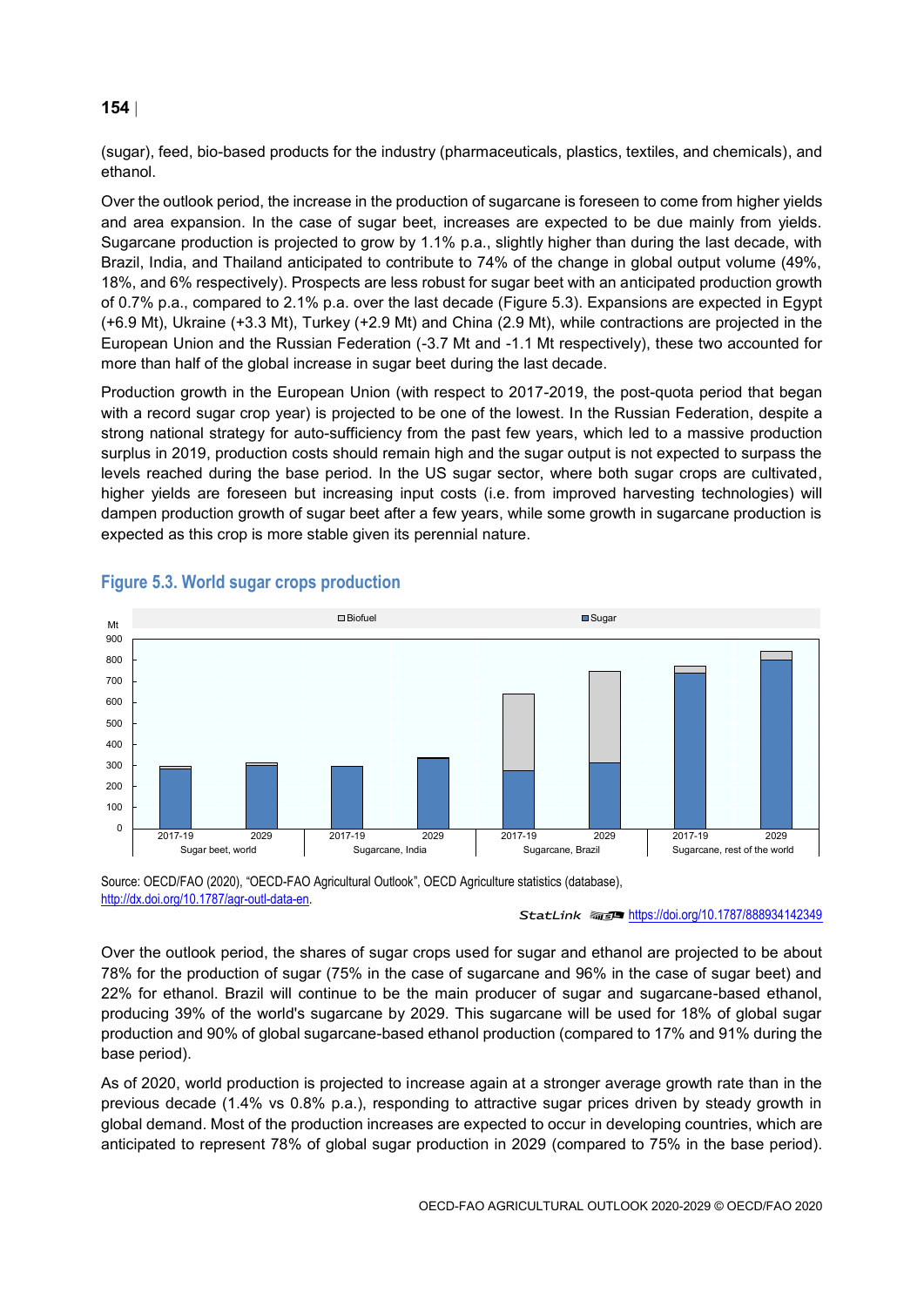The leading regions are Asia and Latin America. Asia is projected to expand its share in global production from 41.2% during the base period to 41.6% in 2029, and Latin America from 29.2% to 30.2%.

Brazil, the world's biggest supplier, has been persistently in debt over the last ten years. The current world deficit, which is driving up prices, as well as the depreciation of the Real increase the profitability of this sector, thereby attracting investments. However, the sugar sector in Brazil will continue to be challenged by biofuels, with more than half of its sugarcane being used to produce ethanol. Brazil's dominance as the world's top producer and exporter will be maintained over the outlook period, however, with production projected to reach 37 Mt (+7 Mt compared to the base period) by 2029.

The world's second largest sugar producer is India, where production is expected to recuperate from the current lows and progressively expand, partly driven by renewed public support to this sector. On the back of remunerative returns, production is projected to increase by 4.4 Mt over the next decade, reaching 35 Mt in 2029. Thailand will maintain its market position as the world's fourth largest producer (the European Union is in the third place), and is projected to see a similar average annual growth to the one of the last decade, progressively recuperating from the slight decrease of the current season and stimulated by world sugar market prices. Thailand is projected to produce as much as 15.8 Mt by 2029. China is expected to experience accelerated growth in sugarcane and sugar beet production during the first years of the projection period, supported by the 2015-2020 National Plan. Production costs are expected, however, to remain high when compared to neighbouring countries. Some safeguard duties also limit competitive imports. These factors are expected to continue to protect the sector. By 2029, Chinese sugar production is projected to reach 12.2 Mt. In Pakistan, the government strongly support the sugar sector through guaranteed prices to farmers. Production is foreseen to increase, but at a lower growth rate per annum: 2.7% compared to 3.6% during the last decade, to reach 7.4 Mt by 2029.

In Africa (South Africa not included), growth in output will be driven by higher real sugar prices. Sugar output is projected to increase by 40% to reach 15.8 Mt by the end of 2029 compared to the base period, due to production expansion in Sub-Saharan countries that is supported by investments at the farm and the mill level. Despite this production growth, the continent will continue to represent a small share of the world output (8% in 2029).

During the last decade, developed countries accounted for more than one quarter of the increase of global sugar output, with significant growths in the European Union, the Russian Federation, Australia, and the United States. This share, however, is projected to decrease to 4% over the forecast period [\(Figure](#page-6-0) 5.4), with a projected growth of only 0.8% p.a. (being 1.7% p.a. in developing countries). In this group of countries and relative to the base period, only South Africa is foreseen to significantly extend its production (+0.5 Mt). In the European Union and the Russian Federation, production levels should not change much over the next ten years. Still, the European Union will maintain its position as the world's third largest producer. As for the Russian Federation, the efforts of recent years towards self-sufficiency have been successful, but the country remains a high cost producer with exports not competitive enough for production to continue to increase over the next decade. Not much change is expected in the United States as the sugar sector remains heavily influenced by government policies that support domestic production. These policies include: the Sugar Loan Program that support prices paid to farmers; the Sugar Marketing Allotments that either force or encourage producers to fulfil 85% of domestic consumption; the Feedstock Flexibility Program to divert any sugar surplus to ethanol production rather than sugar loan forfeitures to the USDA's Commodity Credit Corporation; and trade barriers that limit imports (through tariff rate quotas, regional agreements, and the Suspension Agreements on Sugar with Mexico).

After a period over the short term during which India will continue to undertake half of the world's sugar destocking, the market will return to surplus and global sugar stocks will increase moderately over the next decade. The global stock-to-use ratio is projected to return to a level close to its long-term average of 45% (from 49% in the base period).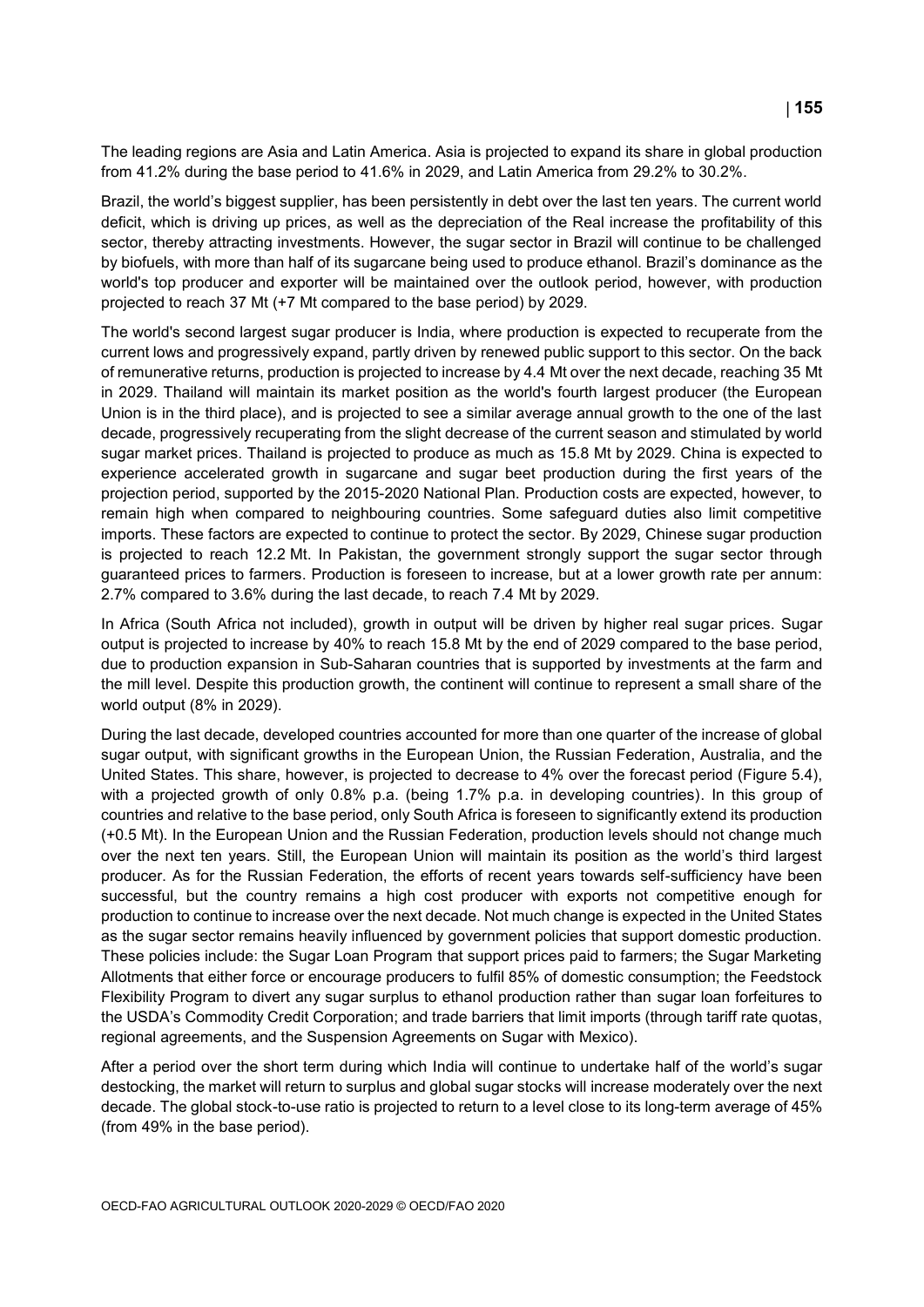

### <span id="page-6-0"></span>**Figure 5.4. Sugar production by crop**

Note: Data are expressed on a tel quel basis (tq)

Source: OECD/FAO (2020), "OECD-FAO Agricultural Outlook", OECD Agriculture statistics (database),

[http://dx.doi.org/10.1787/agr-outl-data-en.](http://dx.doi.org/10.1787/agr-outl-data-en) 

StatLink 2<https://doi.org/10.1787/888934142368>

# **5.5. Consumption**

Global sugar consumption is projected to continue growing at around 1.4% p.a., reaching 199 Mt by 2029, underpinned by population and income growth. Over the outlook period, the average world level of per capita consumption is expected to increase from 22.5 kg/cap to 23.5 kg/cap, although considerable variations between regions and countries will occur [\(Figure](#page-6-1) 5.5).

## <span id="page-6-1"></span>**Figure 5.5. Per capita sugar demand in major countries and regions**



Source: OECD/FAO (2020), "OECD-FAO Agricultural Outlook", OECD Agriculture statistics (database), [http://dx.doi.org/10.1787/agr-outl-data-en.](http://dx.doi.org/10.1787/agr-outl-data-en) 

StatLink 2<https://doi.org/10.1787/888934142387>

### **156**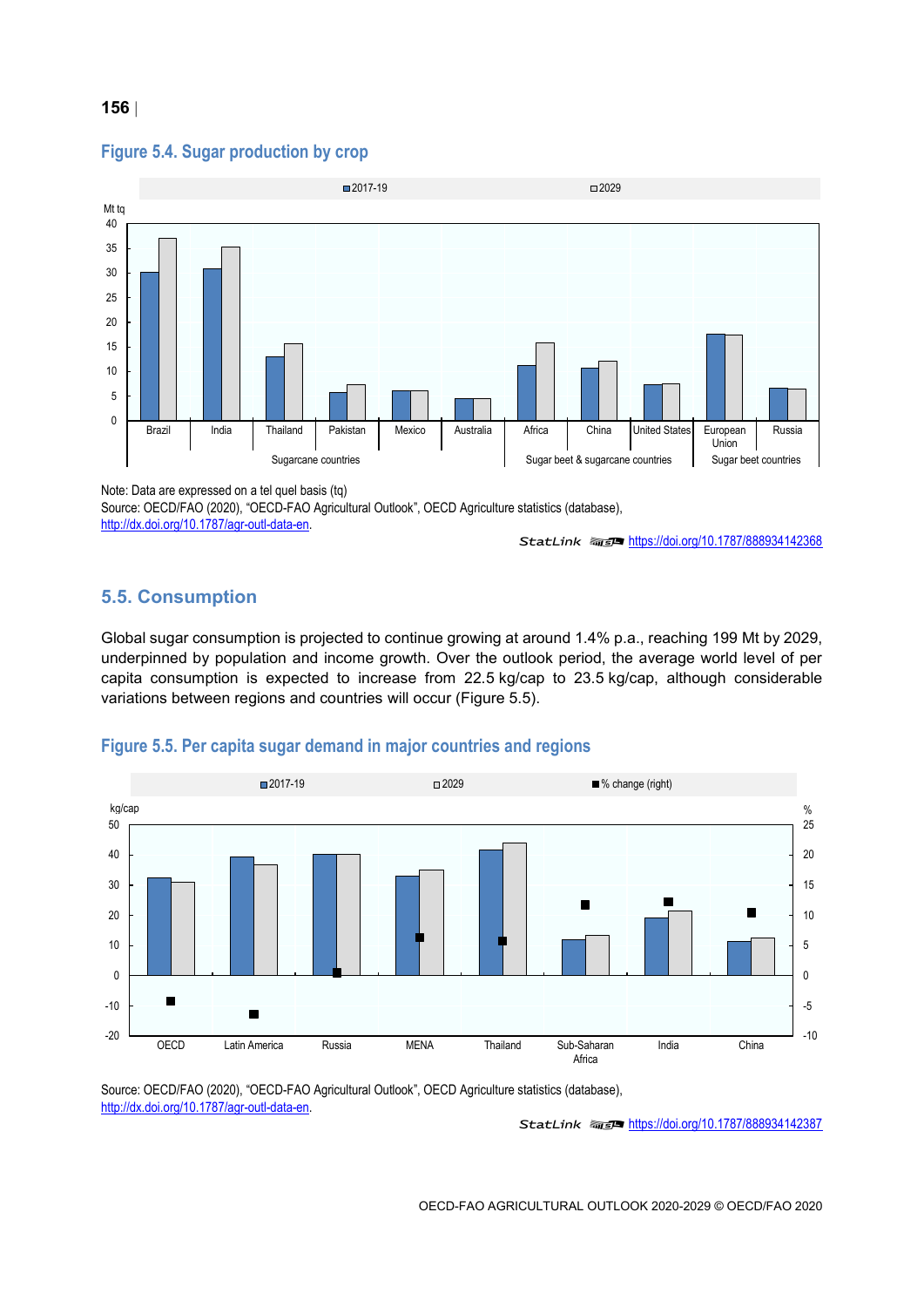Increases in global sugar consumption over the next ten years are expected to come exclusively from the developing countries; declining trends are foreseen in other more mature markets in general. Asia and Africa will be the largest contributors to additional demand, with respectively 68% and 30% of additional demand. In those two sugar deficit regions, consumption levels are often low compared to other regions, and the prospects for growth are high. The higher growth rate in Asia will stem from a higher demand in sugar-rich confectionery products and soft drinks, generally in urban areas, while that of Africa will come from a higher direct consumption largely driven by population growth. In Latin America, which already has high per capita consumption levels, little growth is foreseen (2% over the entire outlook period).

In Asia, it is expected that India, followed by Indonesia, China, and Pakistan, will experience the largest increases in sugar consumption. Per capita consumption is very low in China and LDC Asia (less than 13 kg per year during the base period), but the annual growth rate in these countries will not change much compared to the last decade as individuals do not favour sweet products and eating habits change slowly. In Africa, the highest increases in total consumption are projected for Egypt and several Sub-Saharan countries, but per capita consumption will remain below 14 kg per year in LDC Sub-Saharan countries, including Ethiopia and Nigeria.

In contrast, the level of sugar consumption per capita in many developed countries is expected to continue to decline due to increased concerns about negative health effects of sugar overconsumption: unhealthy weight gains that raise the risk of diabetes (type 2), heart disease and tooth decay. Several countries have implemented taxes on caloric sugary products in an attempt to reduce sugar consumption. Mexico was the first country to do so at the national level in 2014. In consequence, some multinationals have reduce portion sizes, decrease the amount of caloric sweeteners, or replace the amount of sugar with an equivalent amount of artificial sweetener, the latter having a sweeter taste but fewer calories.

The decline in sugar consumption of developed countries is foreseen to be strongest in Canada, the European Union, and the United Kingdom. In the United States, consumption of sweeteners is expected to remain stable but the share of sugar in per capita caloric sweetener consumption is projected to increase, from 62% during the last decade to 64.5% by 2029. The idea that HFCS is potentially more harmful to health than sugar continues to be debated. In the Russian Federation, sugar demand is anticipated to grow, based on domestically produced confectionary products and homemade alcohol. The debate on a possible taxation of sugar is still in progress, but sugar is expected to remain a cheap source of calories and consumer habits are not expected to change.

Owing to its competitiveness in caloric sugary soft drinks, HFCS consumption (dry weight) is projected to grow by 14% or 1.9 Mt by 2029. Global consumption will remain limited to a few countries [\(Figure](#page-8-0) 5.6). Like sugar, per capita consumption is assumed to decline in countries where total caloric sugar consumption is high. China, one of the countries where sweetener consumption is low, is expected to be the main driver of the increase. Because it is the biggest world producer of starch, it is anticipated that China will increase its HFCS supply to fulfil a growing domestic demand, although a lack of profitability is likely to dampen supply growth. In the European Union, growth in consumption will not be as high as anticipated as a result of a stronger than expected competition with sugar. In Mexico, the share of HFCS in the demand for sweeteners is expected to slightly increase over the outlook period because, in response to the country's sugar tax, companies tend to replace sugar by "less sugar" in their soft drinks, even if both products are subject to a tax. Conversely, in the United States, the leading HFCS producer, demand for HFCS as a share of global consumption is projected to continue its decline from 46% during the base period to 37% in 2029. However, the country is projected to consolidate further its position as leader producer over the next decade, to meet the demand in Canada and Mexico.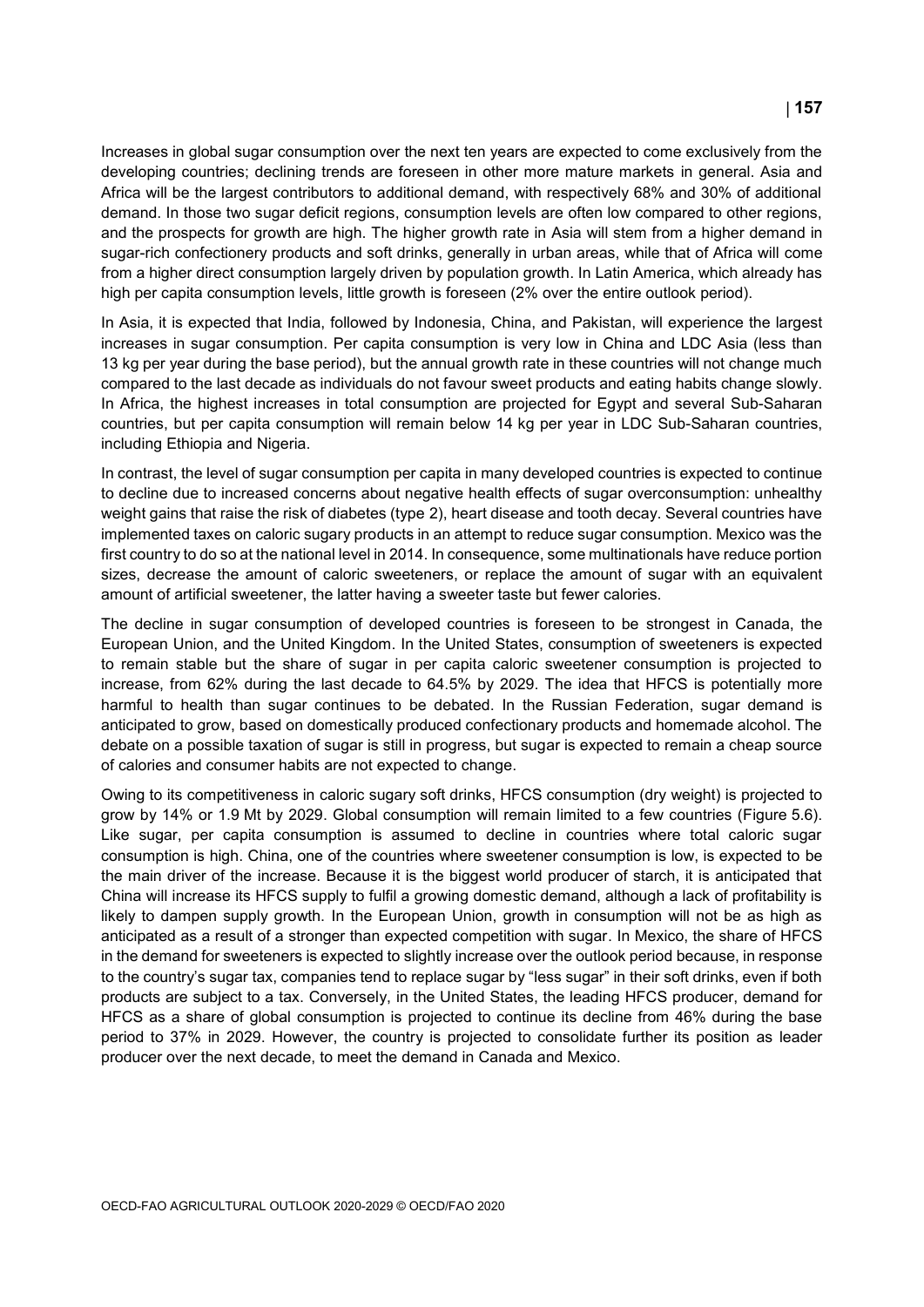

### <span id="page-8-0"></span>**Figure 5.6. Share of per capita HFCS in sweetener consumption for major consuming countries**

Source: OECD/FAO (2020), "OECD-FAO Agricultural Outlook", OECD Agriculture statistics (database), [http://dx.doi.org/10.1787/agr-outl-data-en.](http://dx.doi.org/10.1787/agr-outl-data-en) 

StatLink **2010** <https://doi.org/10.1787/888934142406>

### **5.6. Trade**

Over the coming decade, sugar exports [\(Figure](#page-9-0) 5.7) are projected to remain highly concentrated, with Brazil consolidating its position as the leading exporter (from 35% of world trade in the base period to 38% by 2029). The weakening of its currency *vis-à-vis* the US dollar over the projection period will attract investments and improve the industry's competitiveness. However, the sugar market in Brazil will continue to compete with strong ethanol production. Its sugar exports are projected to expand by 6.3 Mt compared to the base period.

In Thailand, the world's second largest sugar exporter, very little ethanol is produced directly from sugarcane (less than 2%); molasses or cassava are used instead. This established Asian sugar producer is expected to progressively recuperate from the current dip in its production to gain international market shares towards the end of the projection period, accounting for 18% of world sugar exports by 2029 (versus 16% during the base period) and reaching 12.7 Mt of sugar exports by 2029. India is projected to have enough supplies and policy support to maintain the level of its exports at about 4 Mt per year throughout the next decade. In Australia, sugarcane will be limited by the availability of irrigated land; in view of this constraint, production levels are projected to remain close to the relatively low levels of the current season, which is nevertheless way above domestic demand. Thus, the country will continue to export around 80% of its production.

In 1968, the European Union introduced sugar and isoglucose production quotas to guarantee production and prices. These quotas were abolished in 2017, which led to a decrease in domestic prices and freed exports from their WTO subsidised export limit. Over the next ten years, even though production is not expected to increase, declining demand will help free high quality white sugar for exports that can be sold at a premium price. These exports will mainly reach sugar-deficit countries in the MENA and Far East regions, although they will face competition from the supply of traditional sugarcane refineries, notably in the MENA region.

#### **158**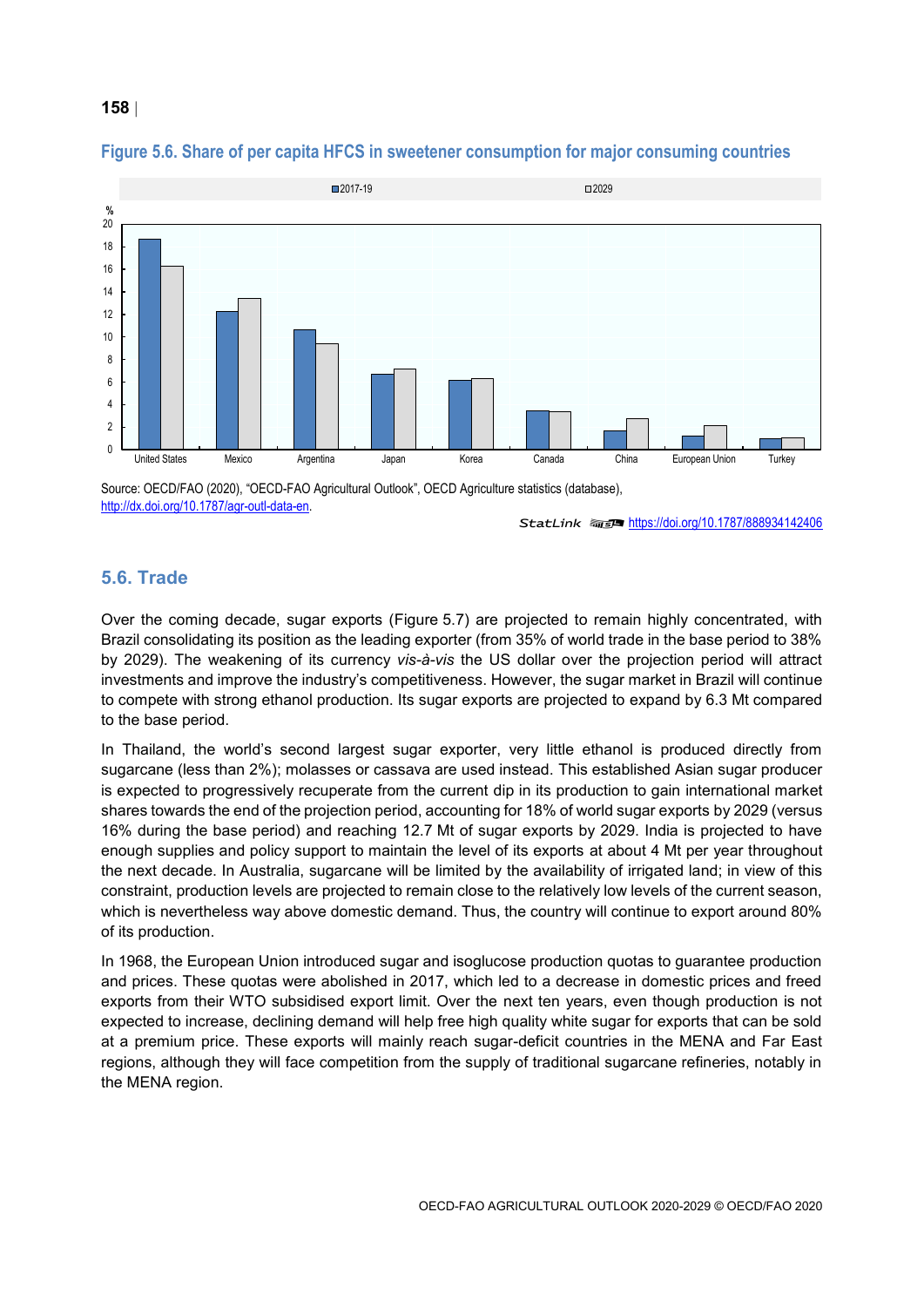

# <span id="page-9-0"></span>**Figure 5.7. Sugar exports for major countries and regions**

Note: data are expressed on a tel quel basis (tq). Source: OECD/FAO (2020), "OECD-FAO Agricultural Outlook", OECD Agriculture statistics (database), http://dx.doi.org/10.1787/agr-outl-data-en. StatLink **2012** <https://doi.org/10.1787/888934142425>

World sugar imports are less concentrated than exports [\(Figure](#page-9-1) 5.8). Based on the outlook projections, Asia and Africa will see the strongest growth in sugar demand, which in turn will influence the ranking of main importers. During the base period, Indonesia and China were the leading importers (at 4.8 Mt each) followed by the United States (2.7 Mt), Malaysia (2.0 Mt), Korea (1.9 Mt), the European Union (1.6 Mt) and India (1.5 Mt). Over the next decade, Indonesia, with a strong growth in consumption, is projected to consolidate its position as the leading sugar importer (7.5 Mt), followed by China (6.3 Mt), the United States (2.7 Mt), Malaysia (2.4 Mt), Korea (2.1 Mt) and India (1.5 Mt). Due to the abolition of sugar quotas, the European Union has become less an attractive export destination for countries with preferential trade agreements; European Union sugar imports are projected to decrease further to 1.3 Mt by 2029. The EU HFCS trade will not experience significant changes, as production is expected to mostly satisfy internal demand.



## <span id="page-9-1"></span>**Figure 5.8. Sugar imports for major countries and regions**

Note: Data are expressed on a tel quel basis (tq). Source: OECD/FAO (2020), "OECD-FAO Agricultural Outlook", OECD Agriculture statistics (database), http://dx.doi.org/10.1787/agr-outl-data-en.

StatLink 2<https://doi.org/10.1787/888934142444>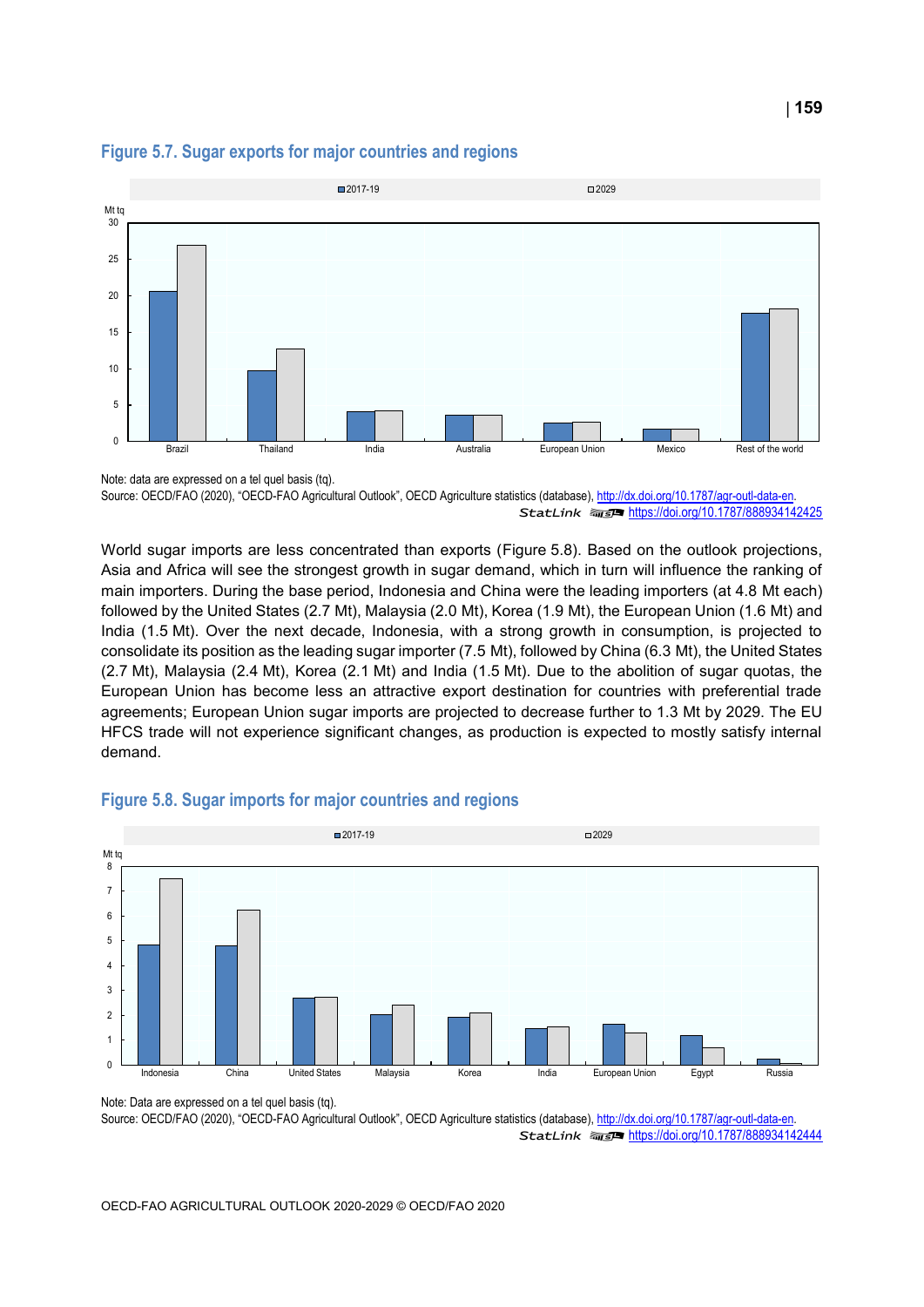In the United States, traditionally a sugar-deficit country, policies will continue to foster domestic production and keep a lid on imports. Tariff rate quota (TRQ) allocations under WTO or free trade agreements (FTAs), as well as limited imports from Mexico due to the US Export Limit (set by the US Department of Commerce) will govern import flows. Given the relatively higher sugar prices in the United States, Mexico will continue to export its sugar primarily to fulfil the United States needs. Mexico, in turn, is expected to resort to US HFCS (+2% or 250 kt by 2029) to meet national demand for sweeteners.

Imports are expected to decline in Egypt and in the Russian Federation. In Egypt, large investment projects are boosting production and imports are anticipated to decrease. In the Russian Federation, the policy of self-sufficiency has been successful and practically no imports should occur over the next ten years.

# **5.7. Main issues and uncertainties**

The projections presented in this *Outlook* assume stable macro-economic and normal weather conditions and make specific assumptions with respect to different variables such as crude oil prices, related policies (i.e. ethanol mandates) or consumption and production trends. A shock to any of these variables can result in significant deviations from the projections, especially since production and trade are concentrated within a small number of countries.

The impact of the COVID-19 pandemic cannot be assessed comprehensively at this stage. However, there are several channels of transmission to the supply and demand sides of the sugar market. For example, confinement measures have curtailed out-of-home demand for sugar. It is too early to assess whether this will have any long-term impact on sugar intake. Aside from specific effects on sugar, the impact of the pandemic on the macro-economic variables, as well as on the crude oil price projections, is likely to alter assumed values used for the preparation of the *Outlook*, particularly in the base year (October 2019- September 2020).

The projections for Brazil carry several uncertainties, particularly with respect to the ongoing financial consolidation. This *Outlook* is also based on assumed levels of the Brazilian real exchange rate, with respect to the US dollar. An appreciation or depreciation of the Real directly affects the competitiveness of the sector and has a significant impact on international and domestic markets. In addition, the implementation of the biofuel program (Renovabio) will also have a significant impact on sugar markets, as Brazil has the flexibility to easily switch between the use of its sugarcane for either sugar or ethanol, depending on relative profitability.

The *Outlook* results for Thailand include substantial uncertainty. The current season has been challenging for the sector with large losses for mills and farmers, so that it is not clear how fast the sector will recuperate. However, the country has benefited from strong investments over the last years, the recent rains will probably improve the yields of the 2020/21 season, and the government is providing policy support to reduce risks in this sector. Furthermore, Thailand is assumed to allocate only a small share of its sugarcane to ethanol production. If the country adopts a different strategy, this could impact the world sugar market significantly given the country's large contribution to the sugar trade.

The outlook for India is susceptible to substantial uncertainties. Small changes in consumption or production trends, or in related policies could have large impacts on world markets as India is the world largest consumer and second largest producer. For example, changes on the assumed fulfilment of the country's ambitious ethanol blending targets would result in substantial impacts on sugar supply to the domestic and international markets. In addition, production and exports have historically presented large swings which can easily affect market predictions in this *Outlook*.

Trade distortions on international sugar markets will persist. Changes in international sugar prices are not fully transferred to domestic sugar producers and consumers, even if some world sugar markets have undertaken reforms and structural changes (e.g. elimination of sugar quotas in European Union and